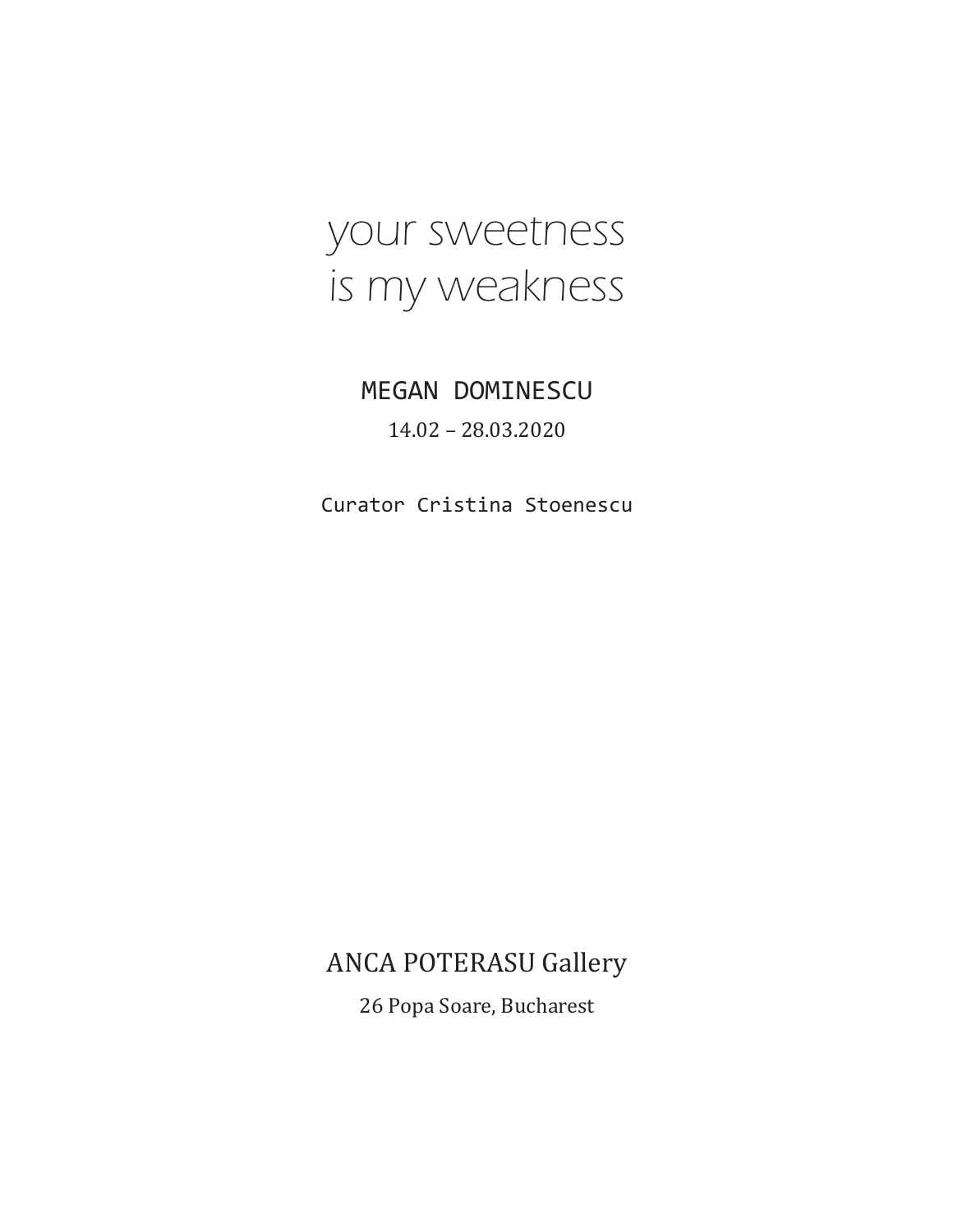#### **your sweetness is my weakness**

Megan Dominescu's textile works reference a local visual landscape flooded with imageries of sex, video-chat rooms and erotic massage parlours. The apparent nuances of the adult industry categories fade from one image to another, as her commentary focuses on the gaze that is drawn in by the fliers and the posters that she sees scattered all around Bucharest. The artist plays with the seductive force of kitsch and sexual promises with little interest towards the object or the subject of the gaze – what is enticing about Megan Dominescu's works is her raw sense of humour that becomes at once grotesque and playful making obvious the crudeness and pervasiveness of our reality.

#### *Dear Megan,*

*Ever since we met I wanted to ask you how you started being taken by this frenzy of rug hooking. Your works caught my eye immediately – nudity, exposure, insistent invitations to have a good time.* 

*Are these textile works a social critique towards the commodification of sex? Are you laughing at those laughing at those laughing at ourselves?*

*You are translating something that attracts the eye at the same time that it would rather turn away, oddly domesticating both tendencies. If in the Abduction from the Seraglio the lovers save each-other, who saves your characters? Do they need saving at all?*

*"100% real" - I can touch your images – some feel a bit rough around the edges, freshly glued and carrying that astringent smell of silicone. I could not keep them in the office and as you started bringing them in, I had to hide them on the hallways. Enter the dolls. What a scare they gave me a couple of drowsy mornings, their bodies weighing idly by, but actively working a presence around their human-like size.* 

*I wonder, why is Iorgu the tyrant of the abyss, the aggressor? His arms are soft, a bundle of wool you made of him. Do your carpets ever come apart?*